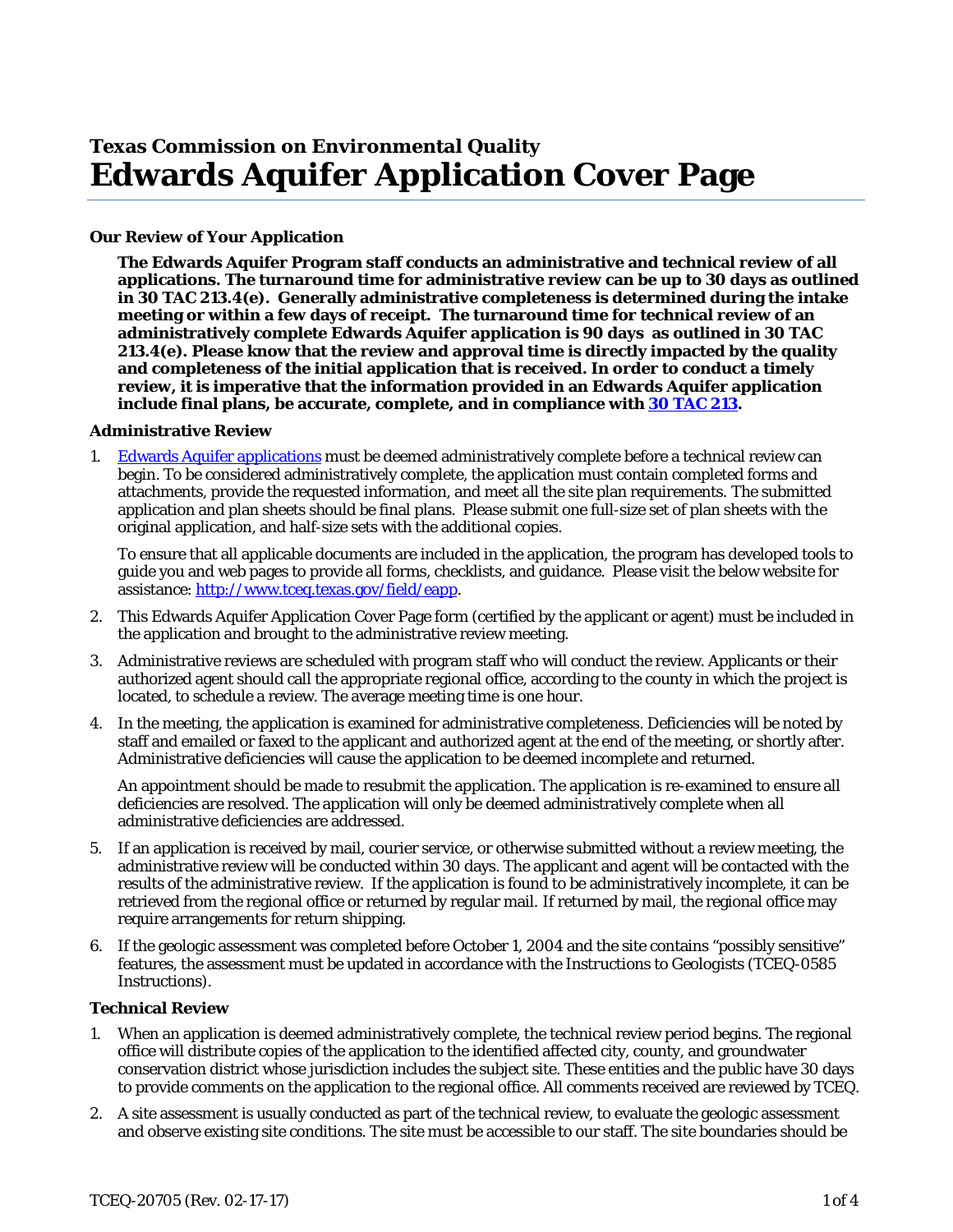clearly marked, features identified in the geologic assessment should be flagged, roadways marked and the alignment of the Sewage Collection System and manholes should be staked at the time the application is submitted. If the site is not marked the application may be returned.

- 3. We evaluate the application for technical completeness and contact the applicant and agent via Notice of Deficiency (NOD) to request additional information and identify technical deficiencies. There are two deficiency response periods available to the applicant. There are 14 days to resolve deficiencies noted in the first NOD. If a second NOD is issued, there is an additional 14 days to resolve deficiencies. If the response to the second notice is not received, is incomplete or inadequate, or provides new information that is incomplete or inadequate, the application must be withdrawn or will be denied. Please note that because the technical review is underway, whether the application is withdrawn or denied **the application fee will be forfeited**.
- 4. The program has 90 calendar days to complete the technical review of the application. If the application is technically adequate, such that it complies with the Edwards Aquifer rules, and is protective of the Edwards Aquifer during and after construction, an approval letter will be issued. Construction or other regulated activity may not begin until an approval is issued.

## **Mid-Review Modifications**

It is important to have final site plans prior to beginning the permitting process with TCEQ to avoid delays.

Occasionally, circumstances arise where you may have significant design and/or site plan changes after your Edwards Aquifer application has been deemed administratively complete by TCEQ. This is considered a "Mid-Review Modification". Mid-Review Modifications may require redistribution of an application that includes the proposed modifications for public comment.

If you are proposing a Mid-Review Modification, two options are available:

- If the technical review has begun your application can be denied/withdrawn, your fees will be forfeited, and the plan will have to be resubmitted.
- TCEQ can continue the technical review of the application as it was submitted, and a modification application can be submitted at a later time.

If the application is denied/withdrawn, the resubmitted application will be subject to the administrative and technical review processes and will be treated as a new application. The application will be redistributed to the affected jurisdictions.

Please contact the regional office if you have questions. If your project is located in Williamson, Travis, or Hays County, contact TCEQ's Austin Regional Office at 512-339-2929. If your project is in Comal, Bexar, Medina, Uvalde, or Kinney County, contact TCEQ's San Antonio Regional Office at 210-490-3096

Please fill out all required fields below and submit with your application.

| 1. Regulated Entity Name:                         |                    |            |                          | 2. Regulated Entity No.: |                  |                  |                  |                            |                                             |
|---------------------------------------------------|--------------------|------------|--------------------------|--------------------------|------------------|------------------|------------------|----------------------------|---------------------------------------------|
| 3. Customer Name:                                 |                    |            |                          | <b>4. Customer No.:</b>  |                  |                  |                  |                            |                                             |
| 5. Project Type:<br>(Please circle/check one)     | <b>New</b>         |            | Modification             |                          | <b>Extension</b> |                  | <b>Exception</b> |                            |                                             |
| <b>6. Plan Type:</b><br>(Please circle/check one) | <b>WPAP</b>        | <b>CZP</b> | <b>SCS</b>               | <b>UST</b>               | <b>AST</b>       | <b>EXP</b>       | <b>EXT</b>       | Technical<br>Clarification | <b>Optional Enhanced</b><br><b>Measures</b> |
| 7. Land Use:<br>(Please circle/check one)         | <b>Residential</b> |            | Non-residential          |                          |                  | 8. Site (acres): |                  |                            |                                             |
| 9. Application Fee:                               |                    |            | 10. Permanent BMP(s):    |                          |                  |                  |                  |                            |                                             |
| 11. SCS (Linear Ft.):                             |                    |            | 12. AST/UST (No. Tanks): |                          |                  |                  |                  |                            |                                             |
| 13. County:                                       |                    |            | 14. Watershed:           |                          |                  |                  |                  |                            |                                             |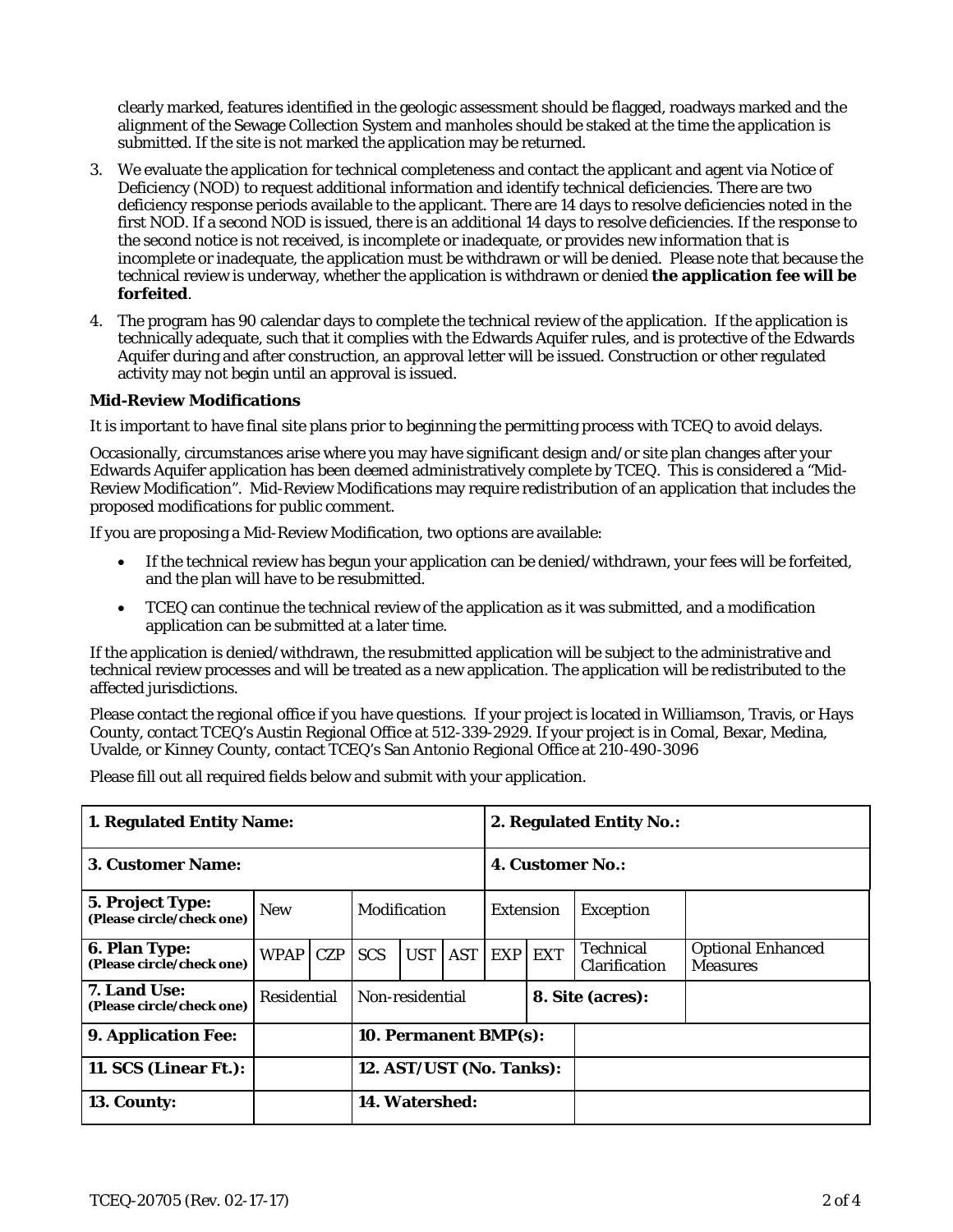# **Application Distribution**

Instructions: Use the table below to determine the number of applications required. One original and one copy of the application, plus additional copies (as needed) for each affected incorporated city, county, and groundwater conservation district are required. Linear projects or large projects, which cross into multiple jurisdictions, can require additional copies. Refer to the "Texas Groundwater Conservation Districts within the EAPP Boundaries" map found at:

[http://www.tceq.texas.gov/assets/public/compliance/field\\_ops/eapp/EAPP%20GWCD%20map.pdf](http://www.tceq.texas.gov/assets/public/compliance/field_ops/eapp/EAPP%20GWCD%20map.pdf)

For more detailed boundaries, please contact the conservation district directly.

| <b>Austin Region</b>                           |                                                                                                                                |                                                                                                                                        |                                                                                                                                                |  |  |
|------------------------------------------------|--------------------------------------------------------------------------------------------------------------------------------|----------------------------------------------------------------------------------------------------------------------------------------|------------------------------------------------------------------------------------------------------------------------------------------------|--|--|
| <b>County:</b>                                 | <b>Hays</b>                                                                                                                    | <b>Travis</b>                                                                                                                          | <b>Williamson</b>                                                                                                                              |  |  |
| Original (1 req.)                              |                                                                                                                                |                                                                                                                                        |                                                                                                                                                |  |  |
| Region (1 req.)                                |                                                                                                                                |                                                                                                                                        |                                                                                                                                                |  |  |
| County(ies)                                    |                                                                                                                                |                                                                                                                                        |                                                                                                                                                |  |  |
| <b>Groundwater Conservation</b><br>District(s) | <b>Edwards Aquifer</b><br>Authority<br>Barton Springs/<br><b>Edwards Aquifer</b><br>Hays Trinity<br><b>Plum Creek</b>          | Barton Springs/<br><b>Edwards Aquifer</b>                                                                                              | NA                                                                                                                                             |  |  |
| City(ies) Jurisdiction                         | Austin<br>Buda<br>Dripping Springs<br><b>Kyle</b><br>Mountain City <sub>.</sub><br><b>San Marcos</b><br>Wimberley<br>Woodcreek | Austin<br><b>Bee Cave</b><br>Pflugerville<br><b>Rollingwood</b><br><b>Round Rock</b><br><b>Sunset Valley</b><br><b>West Lake Hills</b> | Austin<br><b>Cedar Park</b><br>Florence<br>Georgetown<br><b>Jerrell</b><br>Leander<br><b>Liberty Hill</b><br>Pflugerville<br><b>Round Rock</b> |  |  |

| <b>San Antonio Region</b>                  |                                                                                                                                                        |                                                                                                     |               |                              |               |  |
|--------------------------------------------|--------------------------------------------------------------------------------------------------------------------------------------------------------|-----------------------------------------------------------------------------------------------------|---------------|------------------------------|---------------|--|
| <b>County:</b>                             | <b>Bexar</b>                                                                                                                                           | Comal                                                                                               | <b>Kinney</b> | <b>Medina</b>                | <b>Uvalde</b> |  |
| Original (1 req.)                          |                                                                                                                                                        |                                                                                                     |               |                              |               |  |
| Region (1 req.)                            |                                                                                                                                                        |                                                                                                     |               |                              |               |  |
| County(ies)                                |                                                                                                                                                        |                                                                                                     |               |                              |               |  |
| Groundwater<br>Conservation<br>Distribt(s) | <b>Edwards Aquifer</b><br>Authority<br>Trinity-Glen Rose                                                                                               | <b>Edwards Aquifer</b><br>Authority                                                                 | Kinney        | EAA<br>Medina                | EAA<br>Uvalde |  |
| City(ies)<br>Jurisdiction                  | <b>Castle Hills</b><br><b>Fair Oaks Ranch</b><br><b>Helotes</b><br>Hill Country Village<br><b>Hollywood Park</b><br>San Antonio (SAWS)<br>Shavano Park | <b>Bulverde</b><br>Fair Oaks Ranch<br><b>Garden Ridge</b><br><b>New Braunfels</b><br><b>Schertz</b> | <b>NA</b>     | San<br>Antonio ETJ<br>(SAWS) | <b>NA</b>     |  |